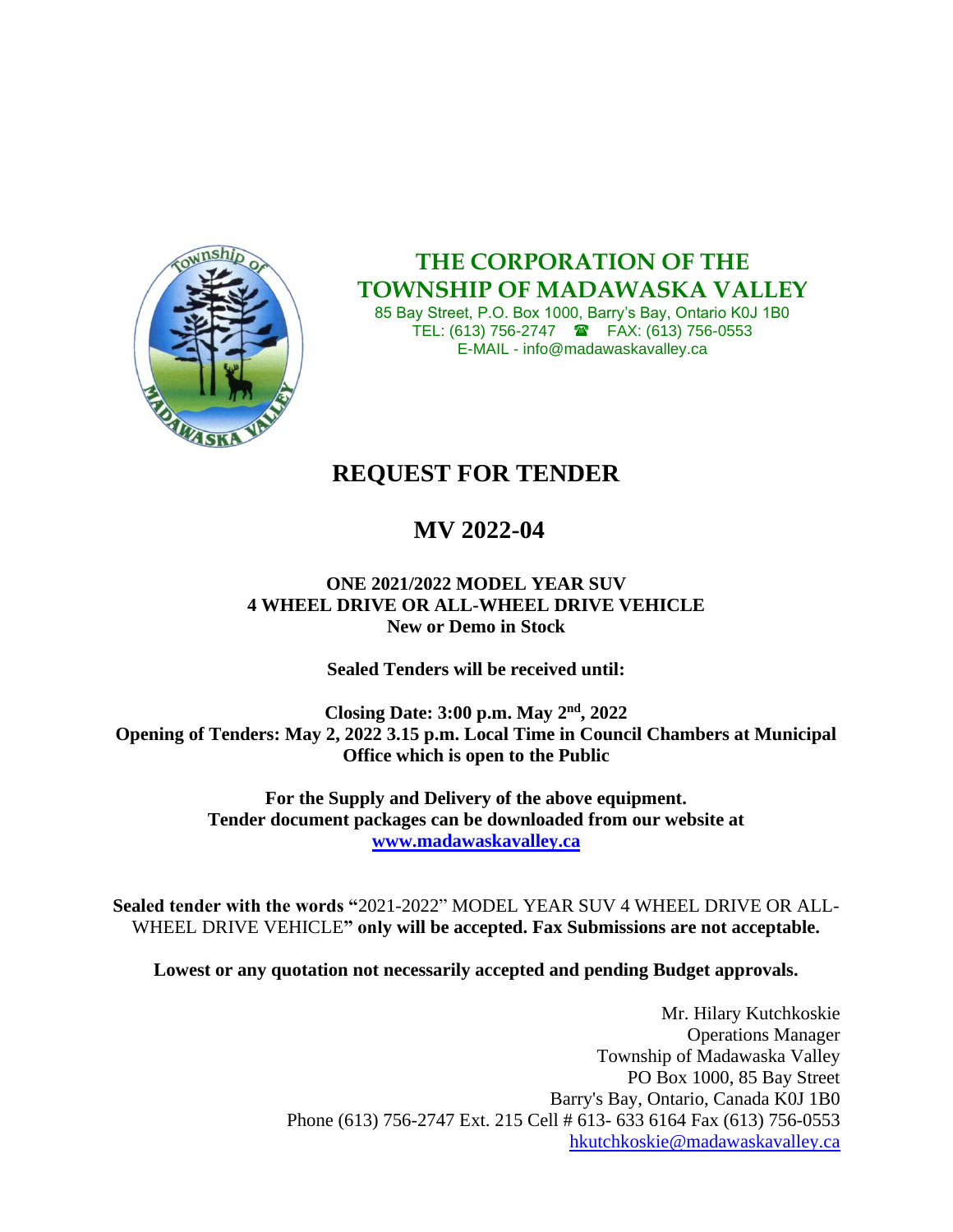#### **CONTRACT REVIEW CHECKLIST THE CORPORATION OF THE TOWNSHIP OF MADAWASKA VALLEY**

#### **This is NOT a Contract Document.**

Tenderers are solely responsible for the regularity of their own bids; however, to assist Tenderers, the Corporation advises all Tenderers to review their bids with the following questions in mind:

- 1. Has your firm's name and address been entered?
- 2. Has your firm's Total Tender Price been entered?
	- $\bullet$  is it in words?
	- $\bullet$  is it in numbers?
	- do the words and the numbers agree?
- 3. Has the Tender been signed properly?
	- $Corporation signed$  and sealed
	- Partnership two partners sign and a witness signs
	- Sole Proprietorship owner signs and a witness signs
- 4. Has EACH ITEM in the Schedule of Prices been completed?
- 5. Has the Sub Total been entered?
- 6. Has the Total been entered?
- 7. Does the Total in the Schedule of Prices agree with the Total in the Tenderer's Offer?
- 8. Have any strikeouts or changes been made to the Schedule of Prices? If so, have they been initialled?
- 9. Have all the documents been completed in ink or in type?
- 10. Has your firm checked to see that it has received all Addenda?
- 11. Have all Addenda been submitted with the Tender Documents?
- 12. Has your firm used the Township of Madawaska Valley FORMS to bid?
- 13. Has your firm obtained and reviewed all Tender Documents?
- 14. Has your firm ensured that the bid is NOT QUALIFIED by any restrictive statements written in the documents by your firm?
- 15. Have ANY changes (overwritings, strikeouts, erased, etc.) been initialled by the Tenderer?
- 16. Has the Tender Deposit been included?
- 17. Is it in a sealed envelope?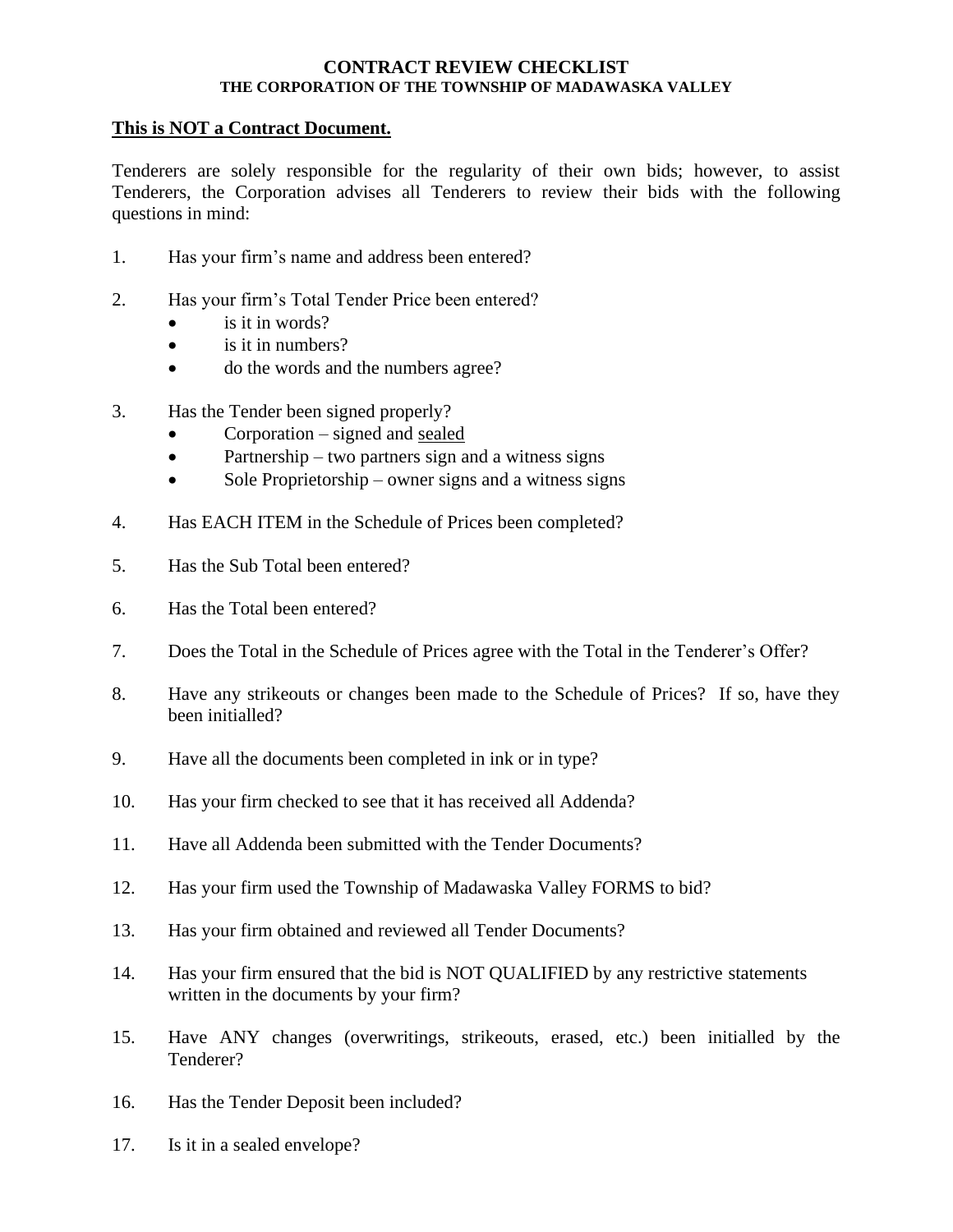#### **BUILDING DEPARTMENT**

#### **REQUEST FOR TENDERS**

SEALED TENDERS on forms supplied by the Township of Madawaska Valley will be received by the undersigned until **3:00 p.m. May 2, 2022** for the following:

## **MV 2022-04**

## **2021/2022 MODEL YEAR SUV 4 WHEEL DRIVE OR ALL-WHEEL DRIVE VEHICLE IN STOCK NEW or DEMO**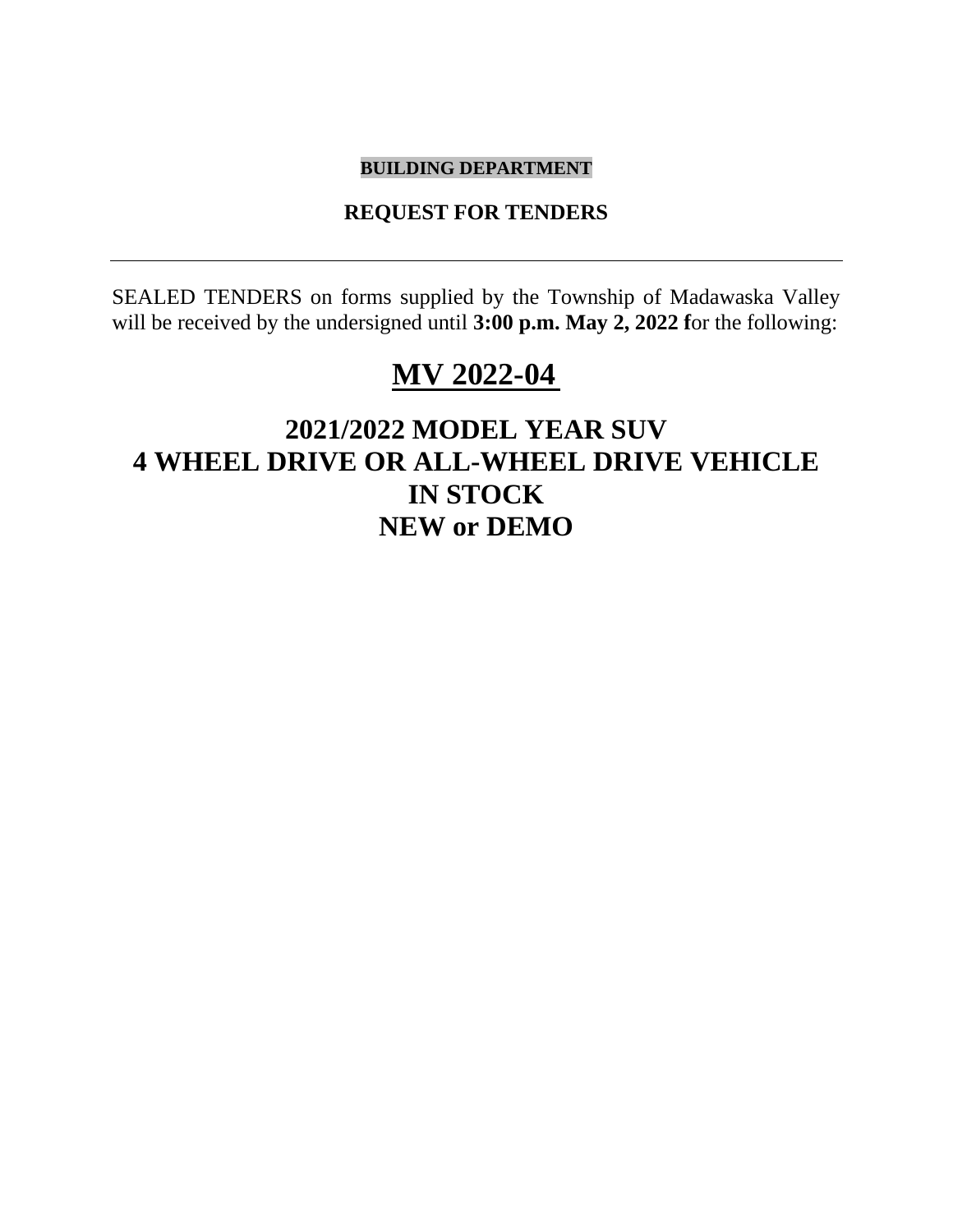## **THE CORPORATION OF THE TOWNSHIP OF MADAWASKA VALLEY**

## **Tender MV2022-04** 2021/2022 MODEL YEAR SUV 4 WHEEL DRIVE OR ALL-WHEEL DRIVE VEHICLE In stock NEW or DEMO/Used

NEW in STOCK

| <b>Tenderer's Name</b> | <b>Total Tender Amount</b><br>(From Section FT-4) |
|------------------------|---------------------------------------------------|
|                        |                                                   |

## DEMO or GENTLY used in STOCK

| <b>Tenderer's Name</b> | <b>Total Tender Amount</b><br>(From Section FT-4) |
|------------------------|---------------------------------------------------|
|                        |                                                   |

**\*\*\*ensure if more than one model priced, attach separate/attached FT-4 form\*\***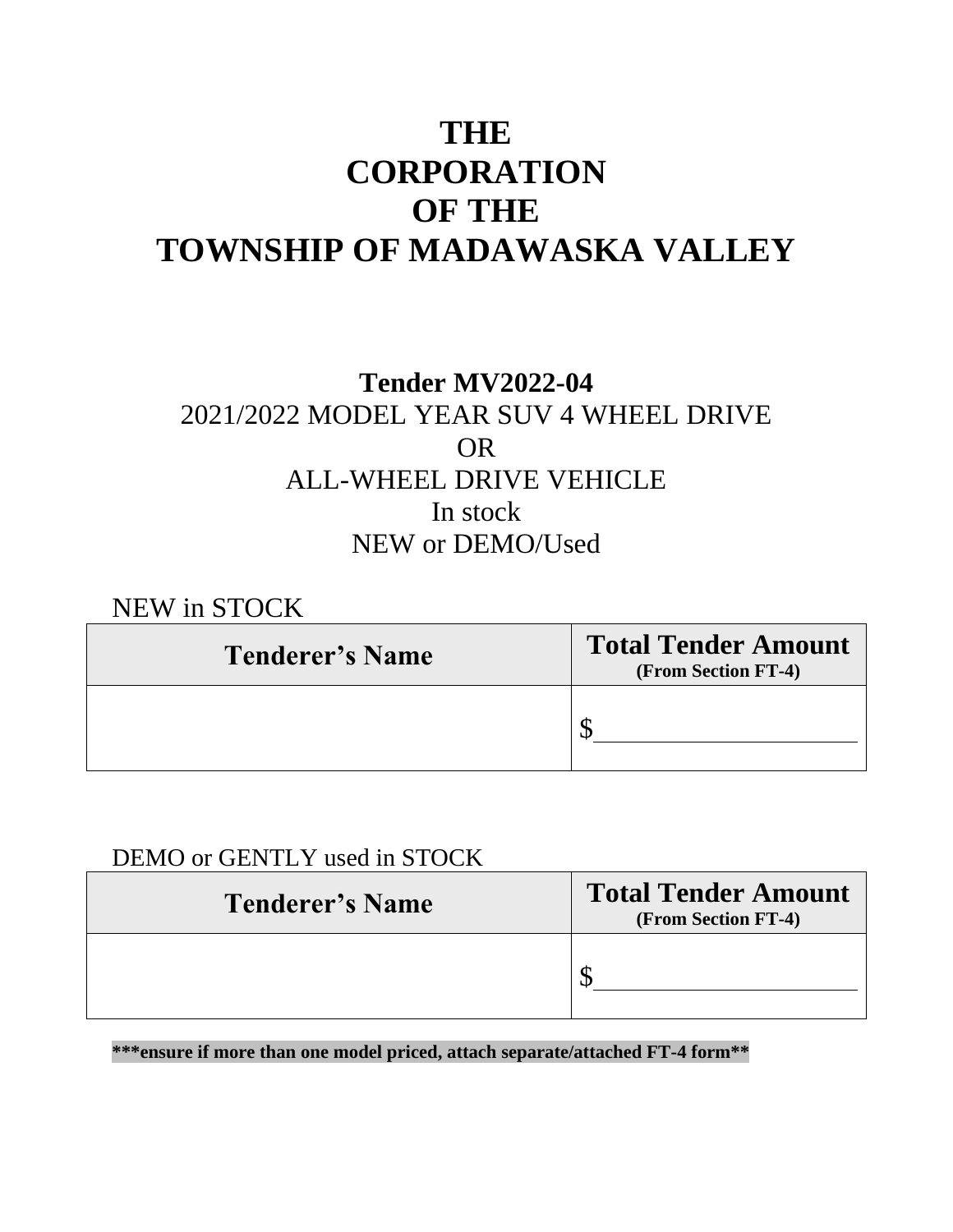#### **CONTENTS**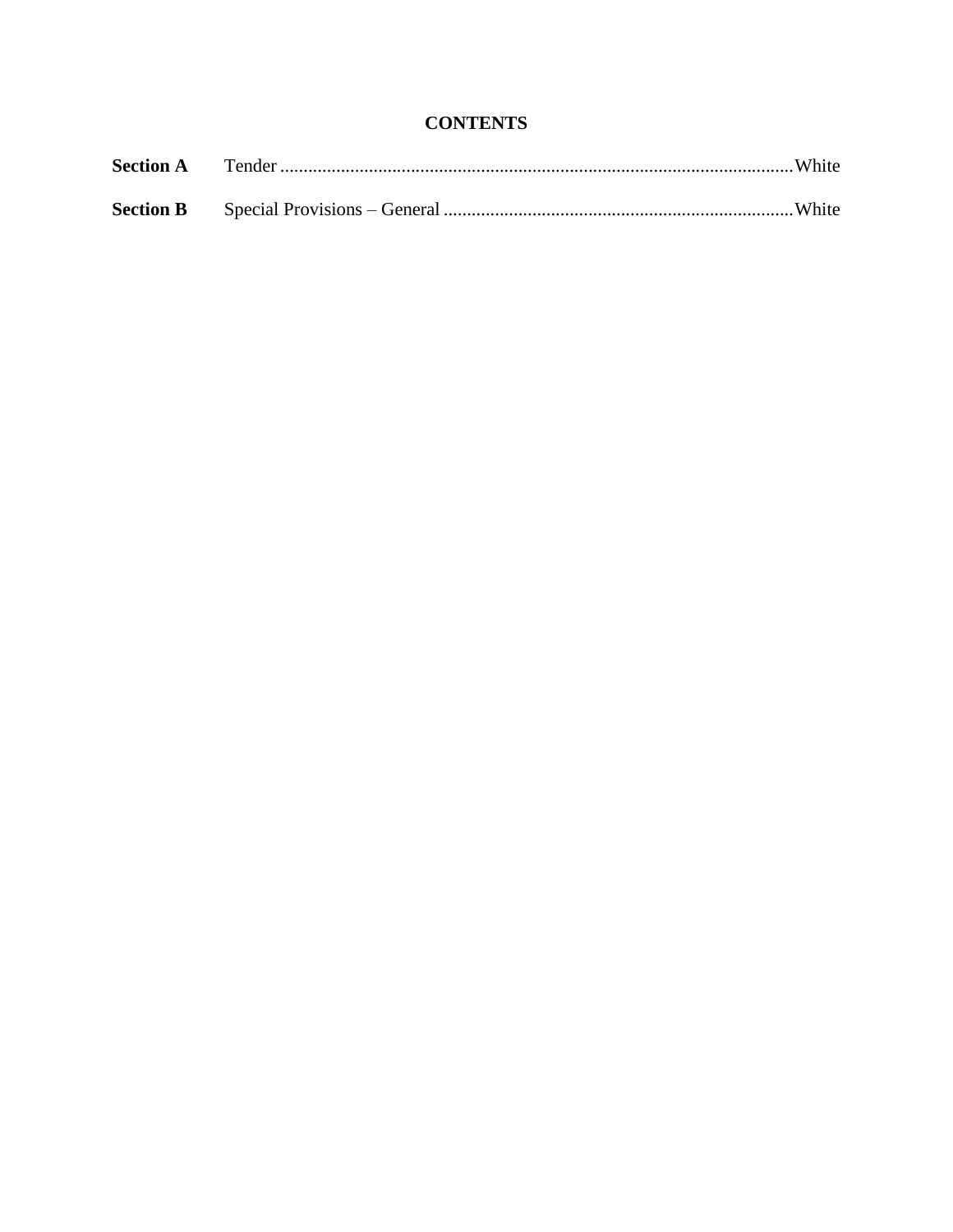# **SECTION A TENDER**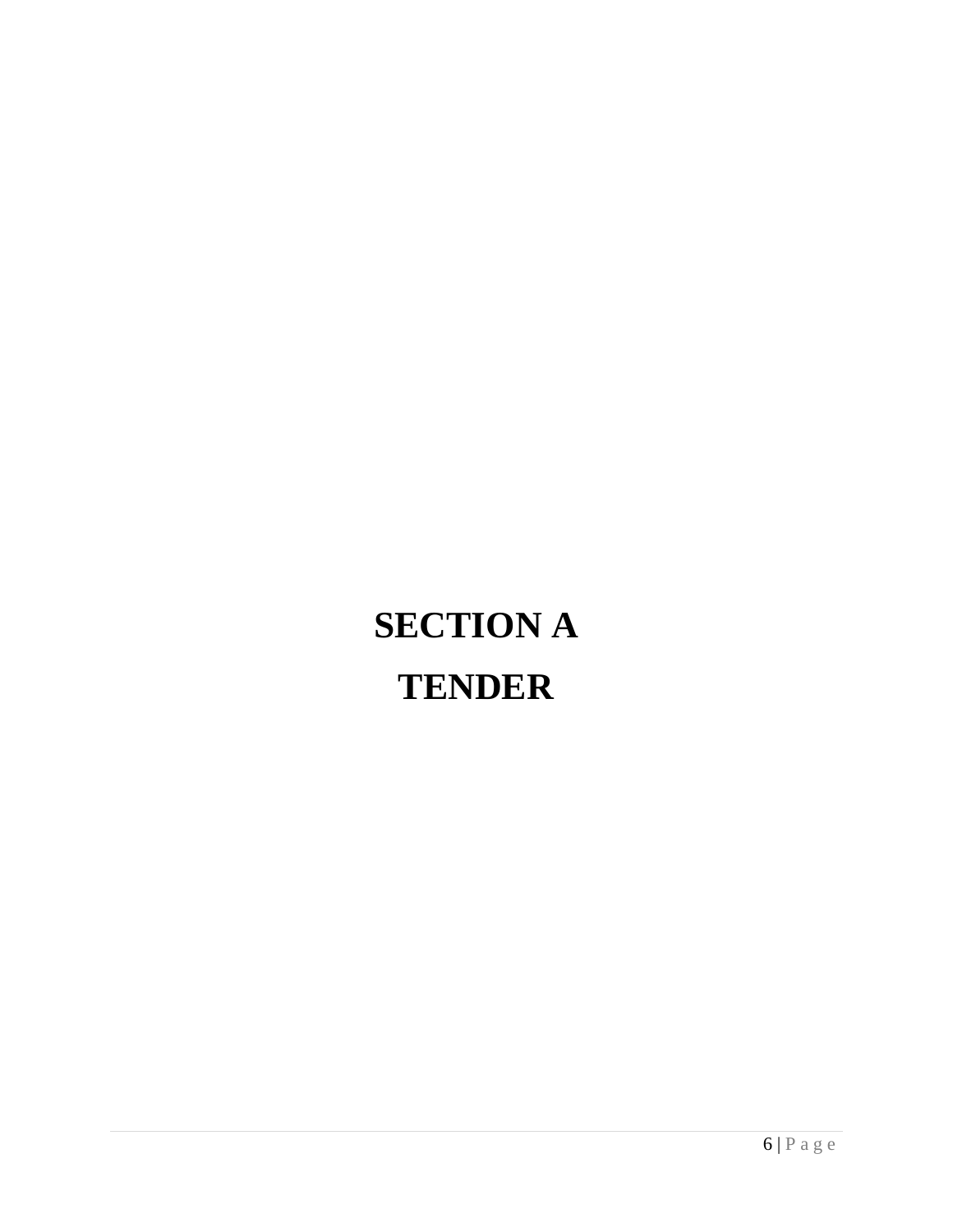#### **SECTION A INDEX TENDER**

| <b>PART I</b>   |                                                          |  |
|-----------------|----------------------------------------------------------|--|
| <b>PART II</b>  |                                                          |  |
| $TC-1$          |                                                          |  |
| $TC-2$          |                                                          |  |
| $TC-3$          |                                                          |  |
| $TC-4$          |                                                          |  |
| $TC-5$          |                                                          |  |
| $TC-6$          |                                                          |  |
| $TC-7$          |                                                          |  |
| $TC-8$          |                                                          |  |
| $TC-9$          |                                                          |  |
| $TC-10$         |                                                          |  |
| $TC-11$         |                                                          |  |
| $TC-12$         |                                                          |  |
| $TC-13$         | Successful Tenderer - Workplace Safety & Insurance Board |  |
|                 |                                                          |  |
| <b>TC-14</b>    |                                                          |  |
| $TC-15$         |                                                          |  |
| $TC-16$         |                                                          |  |
| <b>TC-17</b>    |                                                          |  |
| $TC-18$         |                                                          |  |
| <b>TC-19</b>    |                                                          |  |
| $TC-20$         |                                                          |  |
| $TC-21$         |                                                          |  |
| $TC-22$         |                                                          |  |
| <b>PART III</b> |                                                          |  |
| FT              |                                                          |  |
| $FT-1$          |                                                          |  |
| $FT-2$          |                                                          |  |
| $FT-3$          |                                                          |  |
| $FT-4$          |                                                          |  |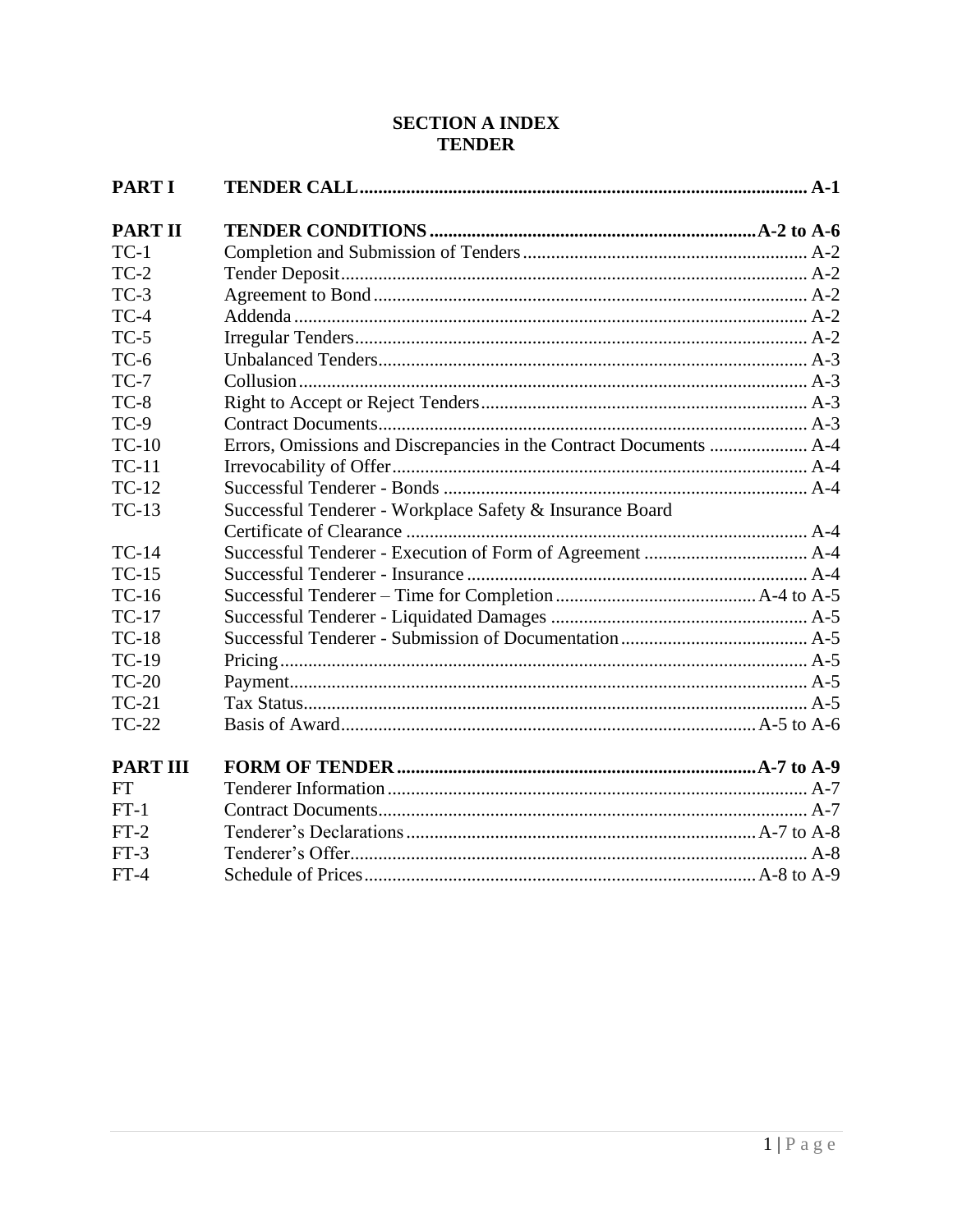#### **PART I TENDER CALL**

Sealed Tenders are invited for the execution of the works described herein.

## Contract Number **MV-2022-04** Described as **2021-2022 MODEL YEAR SUV 4 WHEEL DRIVE OR ALL-WHEEL DRIVE VEHICLE**

Tenders shall be addressed to:

**Corporation of the Township of Madawaska Valley** 85 Bay Street P.O Box 1000 Barry's Bay, ON K0J 1B0

#### **Attn: Operations Manager**

(Hereinafter the Corporation)

Tenders shall be received **until 3:00 p.m. local time, May 2, 2022**, in the office of the Operations Manager, at the address given above.

Tenders received by this time, date and at the location specified above, shall be opened and read at 3.15 p.m. local time in public in Council Chambers. **Public reading of a Tender does not imply any decision by the Corporation on whether a Tender is or is not irregular.**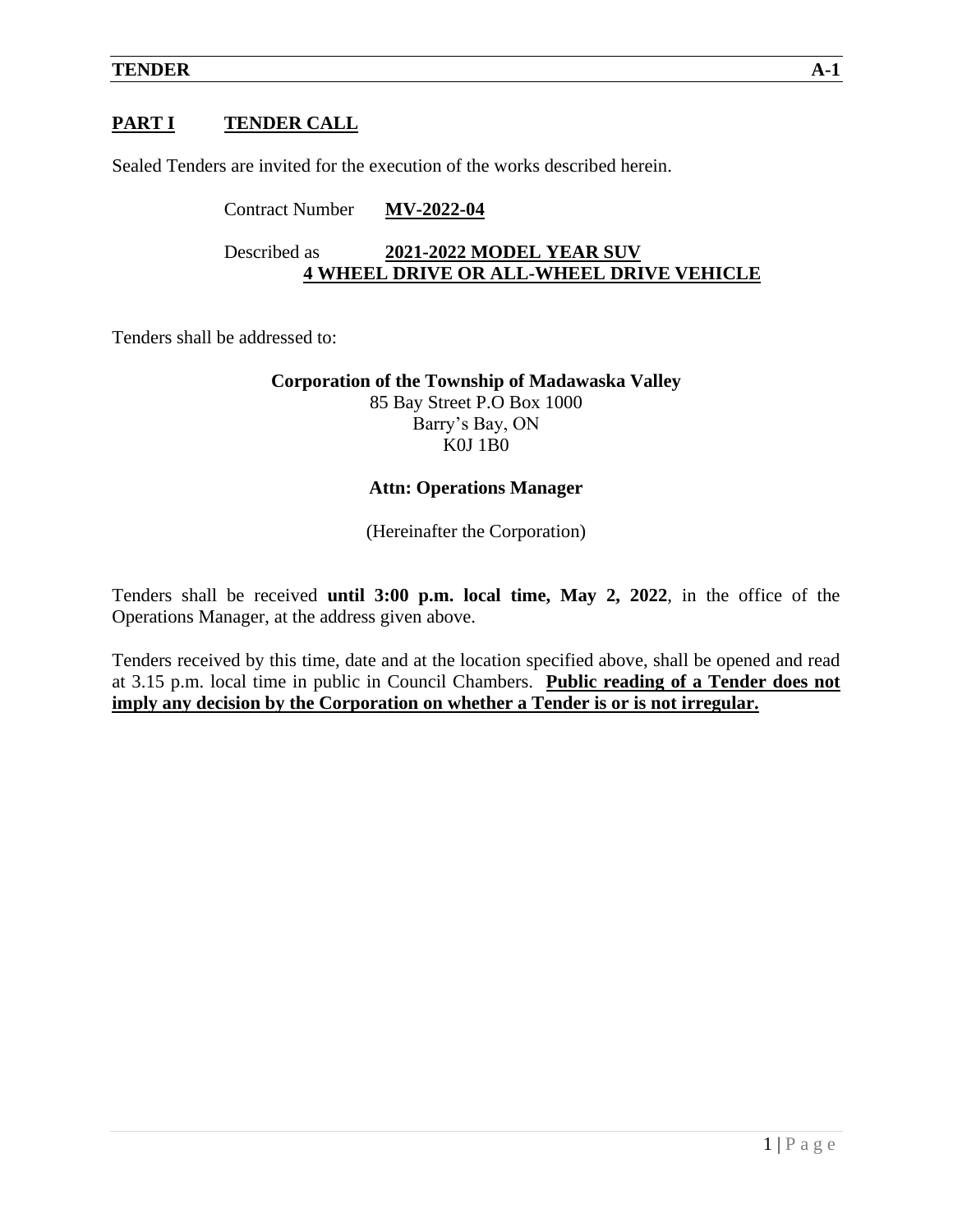#### **TENDER A-2**

#### **PART II TENDER CONDITIONS**

#### **TC-1 Completion and Submission of Tenders**

- 1.1 The Tenderer shall complete all documents pertaining to this Contract in ink or in type.
- 1.2 If the Tenderer is a Corporation, an authorized officer of the Corporation shall sign the Form of Tender and shall affix the Corporate Seal.
- 1.3 If the Tenderer is a partnership, a minimum of two partners shall sign the Form of Tender and the signatures shall be witnessed.
- 1.4 If the Tenderer is a sole proprietorship, the sole proprietor shall sign the Form of Tender and the signature shall be witnessed.
- 1.5 The Tenderer shall submit their Tender by the date and time specified in Part I of the Tender.
- 1.6 The Tenderer shall submit to the Corporation:
	- a. the Tender and
	- b. all Addenda issued by the Corporation, with respect to this Contract.
- 1.7 The Tenderer shall submit the Tender on the forms provided by the Corporation and the Tenderer shall submit the Tender in a sealed envelope.

#### **TC-2 Tender Deposit**

2.1 A Tender Deposit is not required for this Contract.

#### **TC-3 Agreement to Bond**

3.1 An Agreement to Bond is not required for this Contract.

#### **TC-4 Addenda**

4.1 The Tenderer shall ensure that its name and address for receipt of Addenda are included on the Corporation's list of firms to whom Addenda to this Contract, if any, are to be sent. Inclusion on the Corporation's list does not absolve the Tenderer of its responsibilities set out in Section TC-9.1 of the Tender.

#### **TC-5 Irregular Tenders**

5.1 The Corporation shall be the sole judge of whether or not a Tender is irregular.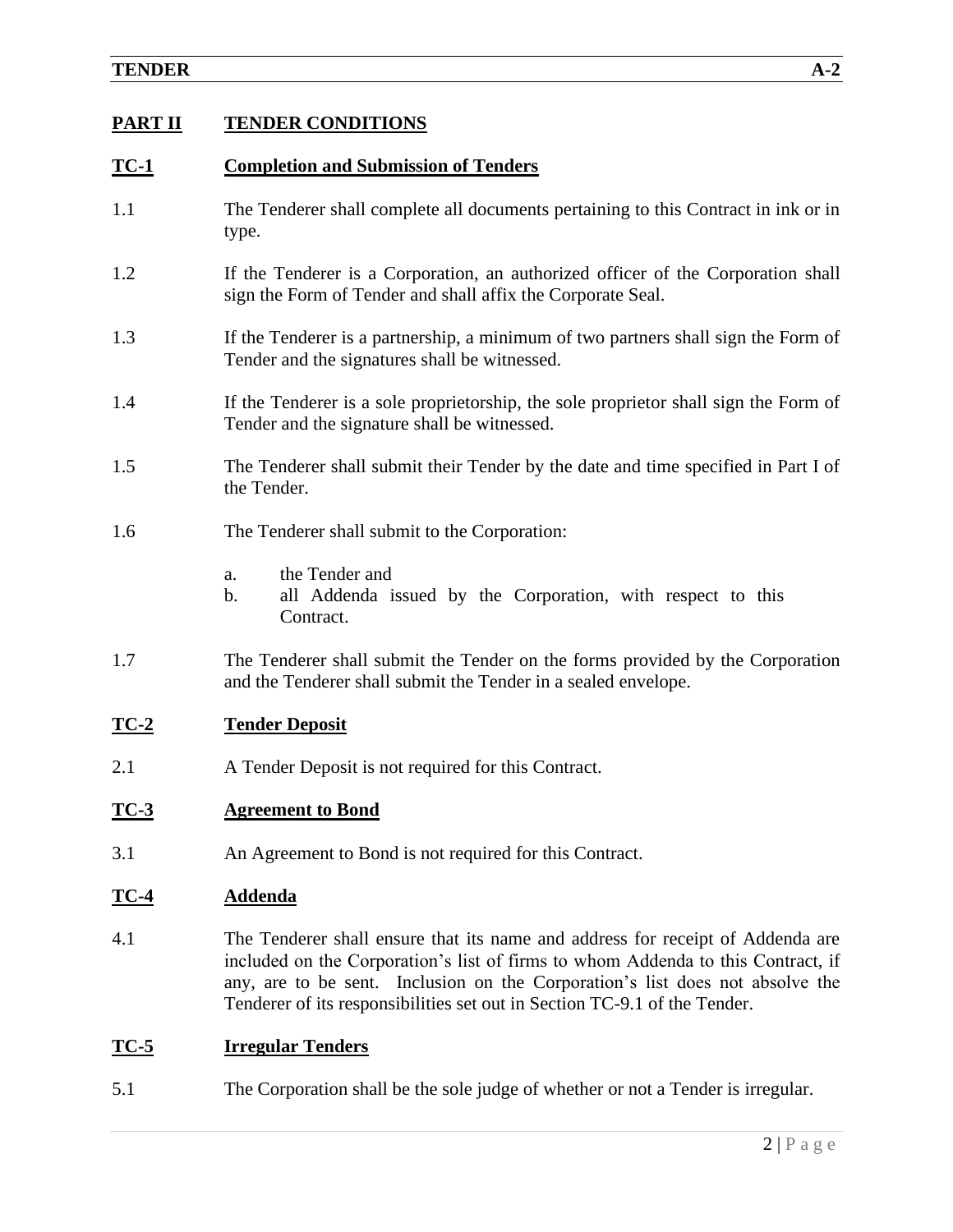#### **TC-6 Unbalanced Tenders**

- 6.1 The Tenderer shall not submit an unbalanced Tender.
- 6.2 The Corporation shall have the right to:
	- a. deem a Tender to be unbalanced and
	- b. reject a Tender, which it deems to be unbalanced.

#### **TC-7 Collusion**

- 7.1 The Tenderer shall not engage in collusion of any sort and in particular, shall:
	- a. ensure that no person or other legal entity, other than the Tenderer, has any interest in the Tenderer's Tender, and
	- b. prepare their Tender without any knowledge of comparison of figures with or arrangement with any other person or firm preparing a Tender for the same work.

#### **TC-8 Right to Accept or Reject Tenders**

- 8.1 Notwithstanding any other provision in this Contract, the Corporation shall have the right to:
	- a. accept any Tender;
	- b. reject any Tender, and
	- c. reject all Tenders.
- 8.2 The Corporation reserves the right to reject a Tender of any Bidder who does not furnish satisfactory evidence of sufficient capital, plant and experience to successfully execute and complete the work.
- 8.3 Without limiting the generality of Section TC-8.1 the Corporation shall have the right to:
	- a. accept an irregular Tender;
	- b. accept a Tender which is not the lowest Tender, and
	- c. reject a Tender even if it is the only Tender received by the Corporation.
- 8.4 Acceptance of the Tender shall occur at the time the Corporation awards the Tender and not necessarily at the time the award is communicated to the successful Tenderer.

#### **TC-9 Contract Documents**

9.1 The Contractor shall obtain and review all Contract Documents listed in the Form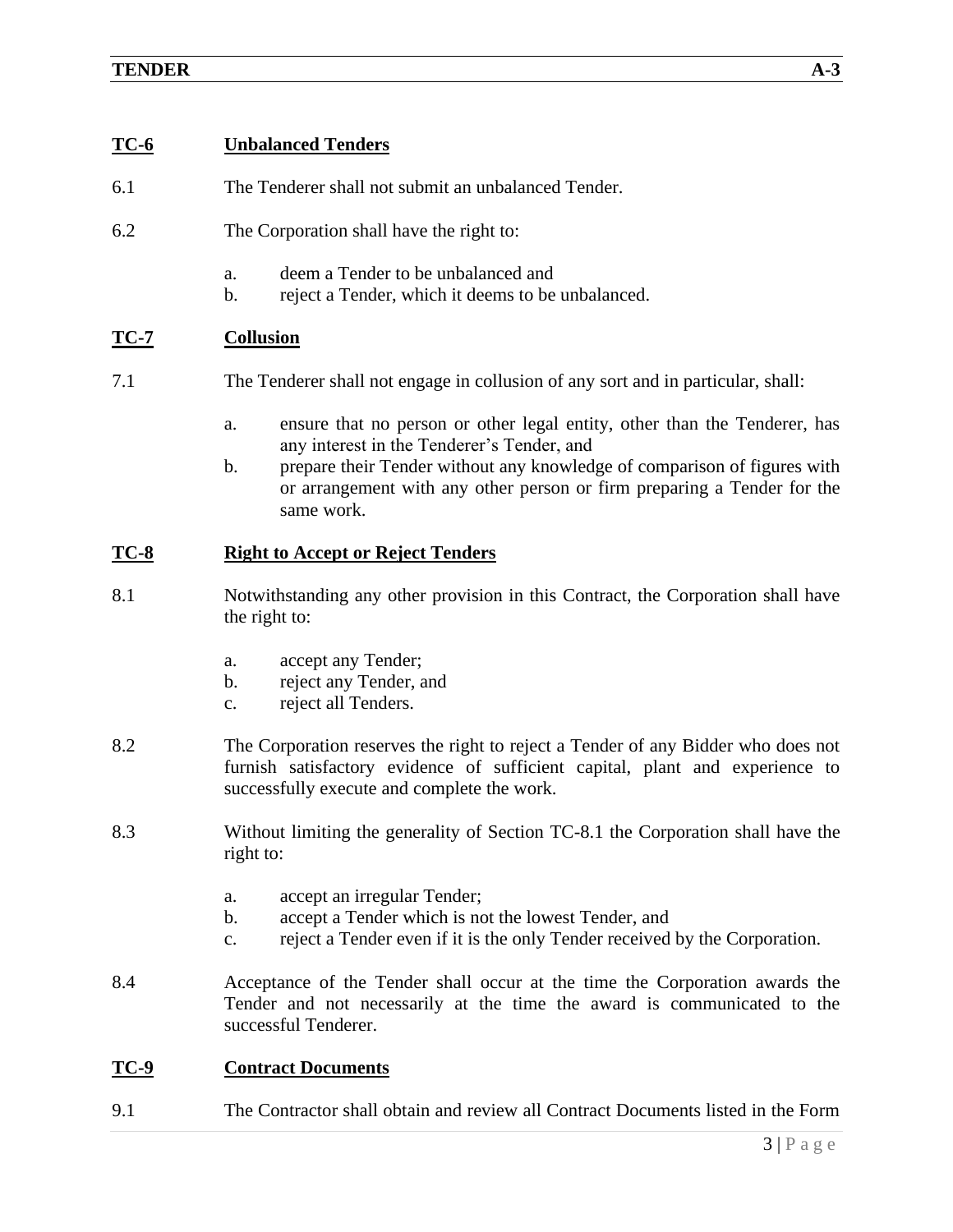of Tender and all addenda issued by the Corporation, pertaining to this Contract.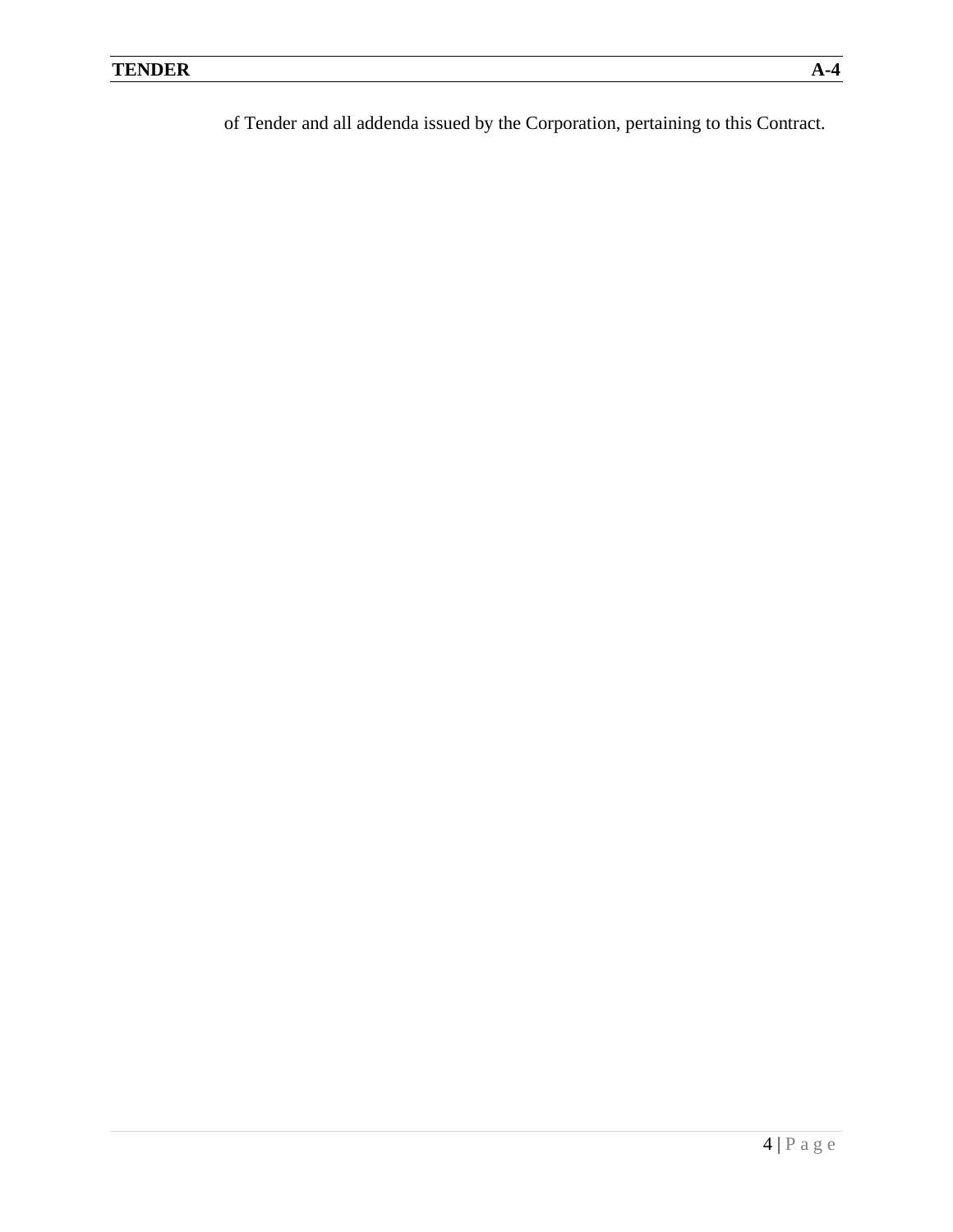#### **TC-10 Errors, Omissions and Discrepancies in the Contract Documents**

- 10.1 If the Tenderer finds any errors or omissions in or discrepancies among the Contract Documents, they shall immediately notify the Corporation at the address specified in Part I of the Tender.
- 10.2 No oral explanation or interpretation by any person shall modify any of the Contract Documents.

#### **TC-11 Irrevocability of Offer**

11.1 The Tenderer shall not revoke its offer until after the expiration of sixty (60) days after the opening of the Tenders by the Corporation.

#### **TC-12 Successful Tenderer - Bonds**

12.1 Bonds are not a requirement for this Contract.

#### **TC-13 Successful Tenderer - Workplace Safety & Insurance Board Certificate of Clearance**

13.1 If requested, the successful Tenderer shall provide the Corporation with a valid Workplace Safety and Insurance Board Certificate of Clearance, to the satisfaction of the Corporation's Solicitor.

#### **TC-14 Successful Tenderer - Execution of Form of Agreement**

- 14.1 Execution of a Form of Agreement is not a requirement of this contract.
- 14.2 The Corporation shall issue a Purchase Order to the successful Tenderer to indicate acceptance of the contract.

#### **TC-15 Successful Tenderer - Insurance**

15.1 Insurance is not a requirement for this Contract.

#### **TC-16 Successful Tenderer – Time for Completion**

- 16.1 The Contractor shall schedule their work under this contract to comply with the following requirements:
	- a. delivery of the completed unit shall occur on or before:

#### **(Tenderer to insert date)**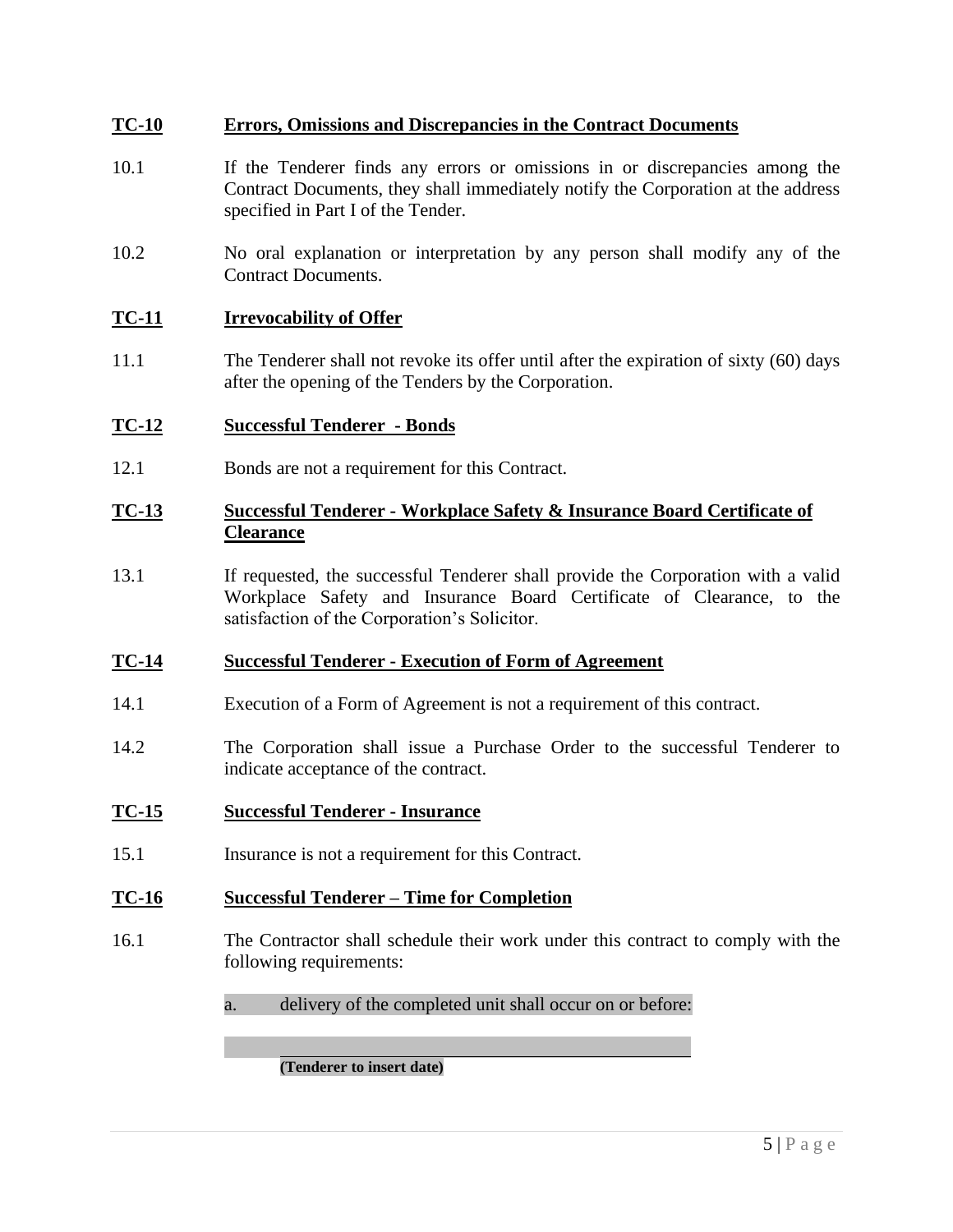- 16.2 The Contractor shall complete the work by the time specified in the Tender, unless an extension of time is granted.
- 16.3 If the Operations Manager grants the Contractor an extension of time, the Contractor shall complete the work by the revised specified time for completion.

#### **TC-17 Successful Tenderer - Liquidated Damages**

17.1 A penalty of 0.5% of the contract price will be assessed for each calendar day that delivery of the completed unit is delayed beyond the time indicated in section TC-16.1.

#### **TC-18 Successful Tenderer - Submission of Documentation**

- 18.1 The successful Tenderer shall submit the documentation required by Sections TC-13, TC-14 and TC-15 within seven (7) working days of the day the Corporation notifies the successful Tenderer that the documentation should be sent to the Corporation.
- 18.2 If the successful Tenderer fails to comply with Section TC-18.1, the Corporation may, in its sole discretion, withdraw its acceptance of the Tender and the Tenderer shall have no recourse whatsoever against the Corporation.

#### **TC-19 Pricing**

- 19.1 Prices quoted shall be the net cost to the Corporation and shall include all associated costs (i.e. labour, equipment, material, applicable licences and permits) and all other associated costs required to perform the service to the complete satisfaction of the Corporation.
- 19.2 Prices quoted shall remain firm for the period of the Agreement.

#### **TC-20 Payment**

20.1 Payment will be made after delivery and satisfactory acceptance of the vehicle(s).

#### **TC-21 Tax Status**

- 21.1 The price quoted shall be in Canadian funds and shall include all duty, custom clearances and all other charges now in force.
- 21.2 Subject to Harmonized Sales Tax (HST), this took effect July 1, 2010 at 13%. Effective July 1, 2010, the schedule of rates and fees applicable to this contract will be adjusted to account for the HST.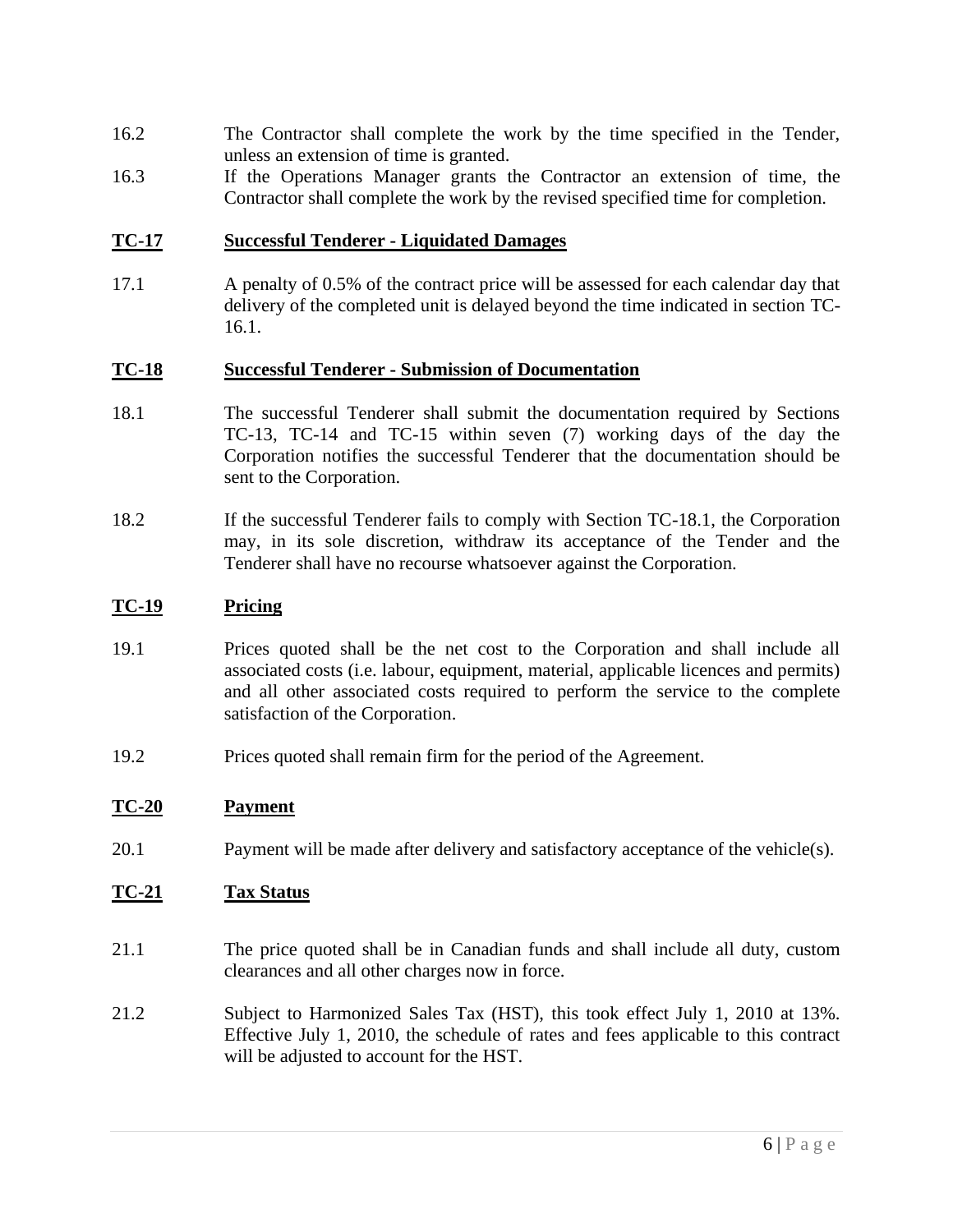#### **TC-22 Basis of Award**

- 22.1 It is the Corporation's intent to award on a total unit price as Tendered; however, the Corporation reserves the right to award on a line item basis, to the lowest responsive bidders, if deemed to be in the best interest of the Corporation.
- 22.2 The Corporation reserves the right to disqualify any Tender that is incomplete or is otherwise not submitted in strict accordance with the terms and conditions set forth in this Contract. The Corporation reserves the right to accept or reject any or all Tenders, should it be deemed to be in the best interest of the Corporation. Should only one (1) Tender be received, the Corporation reserves the right to reject it. The Township of Madawaska Valley is seeking Proposals for a new SUV. The Township is not necessarily interested in obtaining the lowest price for this product as new 2021/2022 models will be accepted and will be scored on this basis. The quality of the product, performance, delivery, maintenance, service and other factors will be taken into consideration in the evaluation of this Tender. The following scoring chart will be adapted when Tenders are evaluated. The scoring committee will consist of a minimum of two Township employees and all results are deemed final.

| <b>Scoring Evaluation AWD SUV</b> | Points/Weight |
|-----------------------------------|---------------|
| Features                          | 20            |
| Application                       | 20            |
| Warranty                          | 20            |
| <b>Overall Performance</b>        | 20            |
| Price with added features         | 10            |
| In Stock                          | 10            |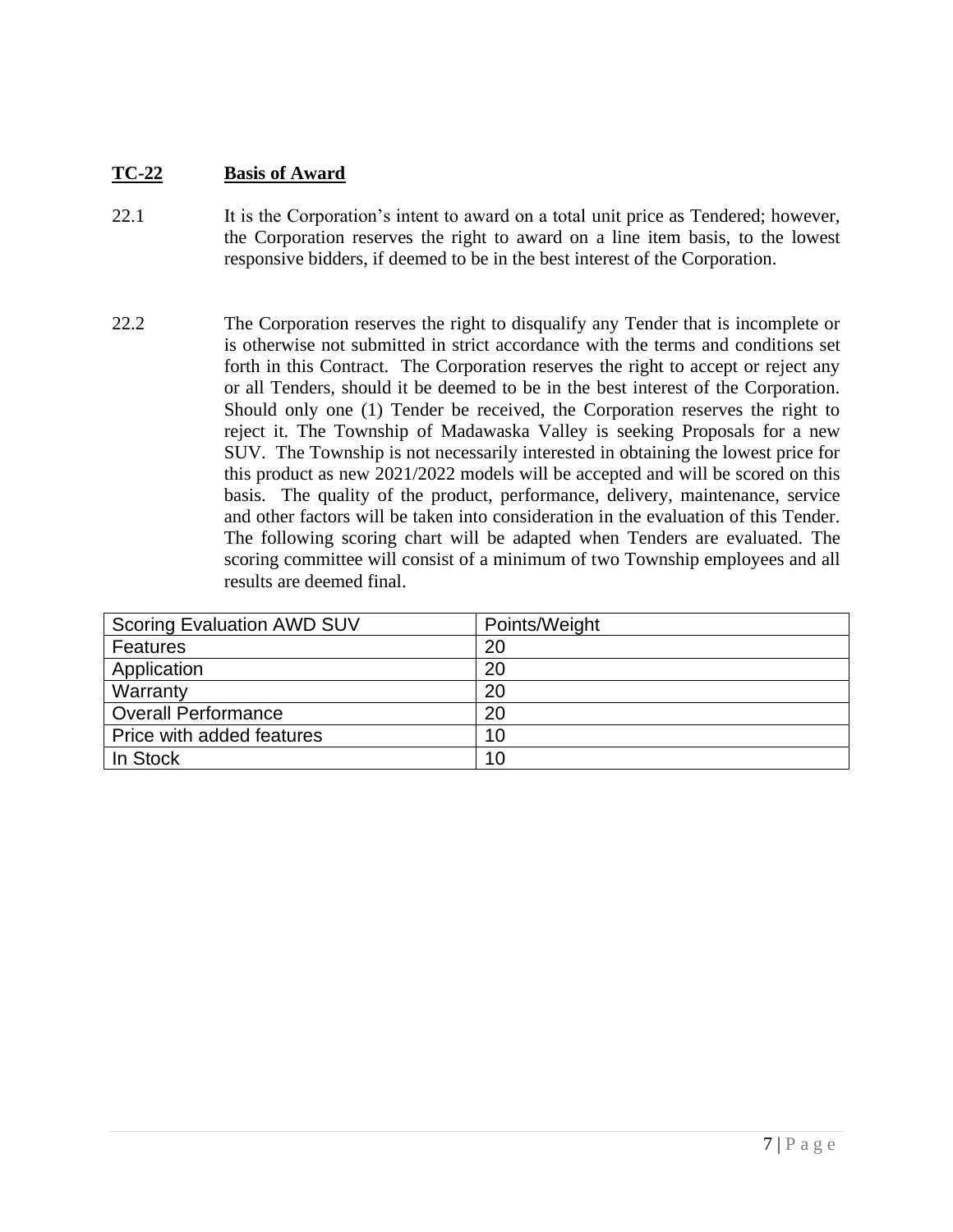### **PART III FORM OF TENDER**

### **FT Tenderer Information**

| Company Name: |                                                                                                                                                                                                               |  |
|---------------|---------------------------------------------------------------------------------------------------------------------------------------------------------------------------------------------------------------|--|
| Address:      |                                                                                                                                                                                                               |  |
| E-mail        |                                                                                                                                                                                                               |  |
|               | City/Province/Postal Code:                                                                                                                                                                                    |  |
| Phone Number: | Fax Number:                                                                                                                                                                                                   |  |
|               | Contractor's Signature<br>Business Partner's Signature<br>(only if required by TC-1)                                                                                                                          |  |
|               | Corporate Seal (if applicable)<br>Witness's Signature<br>(only if required by TC-1)                                                                                                                           |  |
| $FT-1$        | <b>Contract Documents</b>                                                                                                                                                                                     |  |
| 1.1           | The Contract Documents for Contract MV-2022-04 are:                                                                                                                                                           |  |
|               | Tender<br>a.<br>Part ITender Call<br>1.<br>ii.<br>Part II Tender Conditions<br>Part III  Form of Tender<br>111.<br>Special Provisions - General<br>b.<br>All Addenda Issued Pertaining to this Contract<br>c. |  |
| FT-2          | <b>Tenderer's Declarations</b>                                                                                                                                                                                |  |
| 2.1           | The Tenderer declares that it has obtained and read the Contract Documents.                                                                                                                                   |  |
| 2.2           | The Tenderer declares that it understands and agrees to be bound by the Contract<br>Documents.                                                                                                                |  |
| 2.3           | Without limiting the generality of Section FT-2.2, the Tenderer declares that it<br>has, at the time of Tendering, fulfilled all of those obligations under the Contract                                      |  |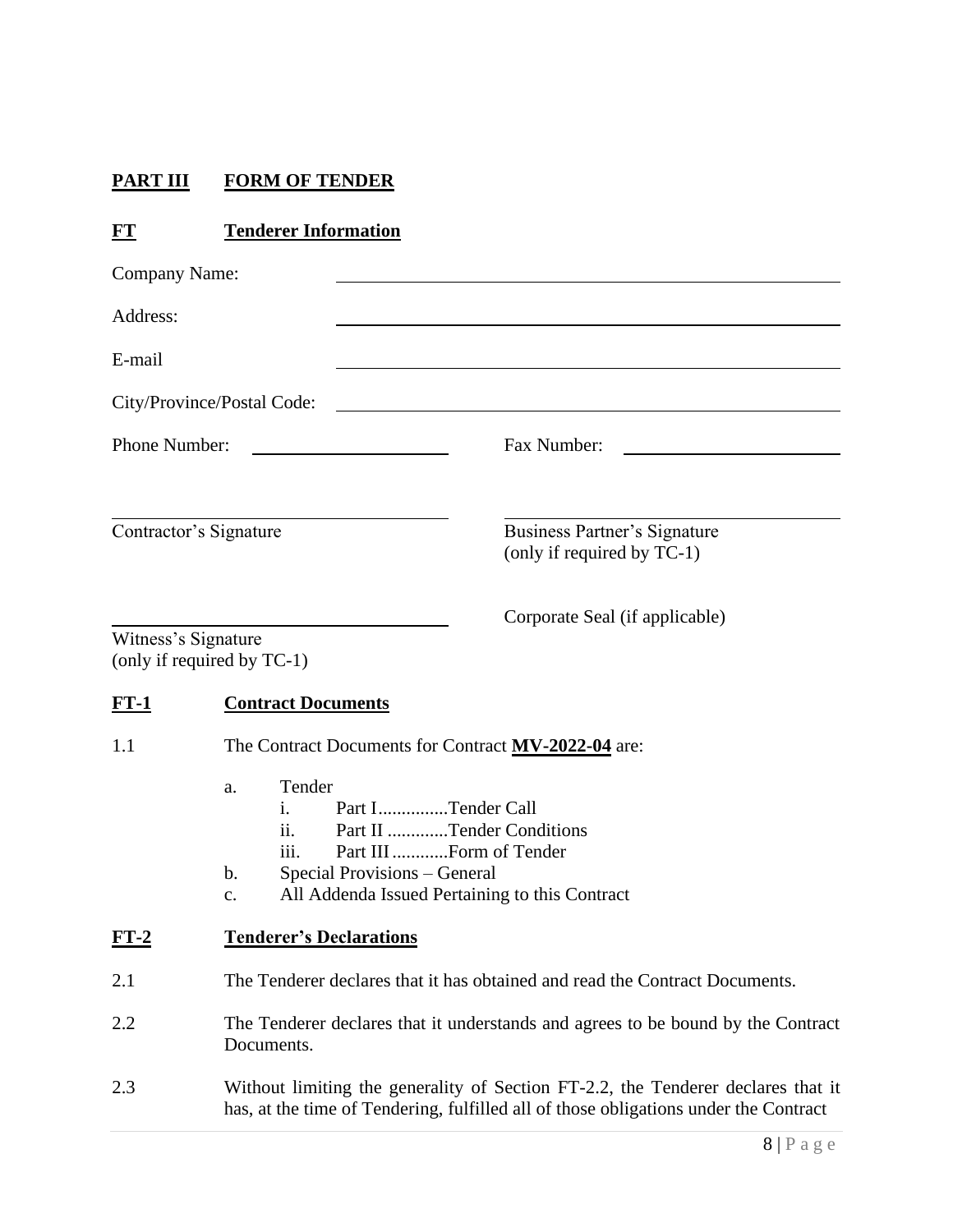- 2.4 which are required to be fulfilled by the time of Tendering.
- 2.5 The Tenderer declares that all information, which it has provided or will provide to the Corporation, is true.

#### **FT-3 Tenderer's Offer**

- 3.1 The Tenderer offers to do the work in accordance with the Contract Documents.
- 3.2 The Tenderer offers to do the work and to accept payment at the unit prices specified in the Schedule of Prices in Section FT-4 of the Tender, in accordance with the Contract Documents.
- 3.3 The Tenderer's total Tender Price, based on the estimated quantities in the Schedule of Prices is:
	- **\$**

(price in words)

(**\$**\_\_\_\_\_\_\_\_\_\_\_\_\_\_\_\_\_\_\_\_\_\_\_\_\_)

(price in numbers)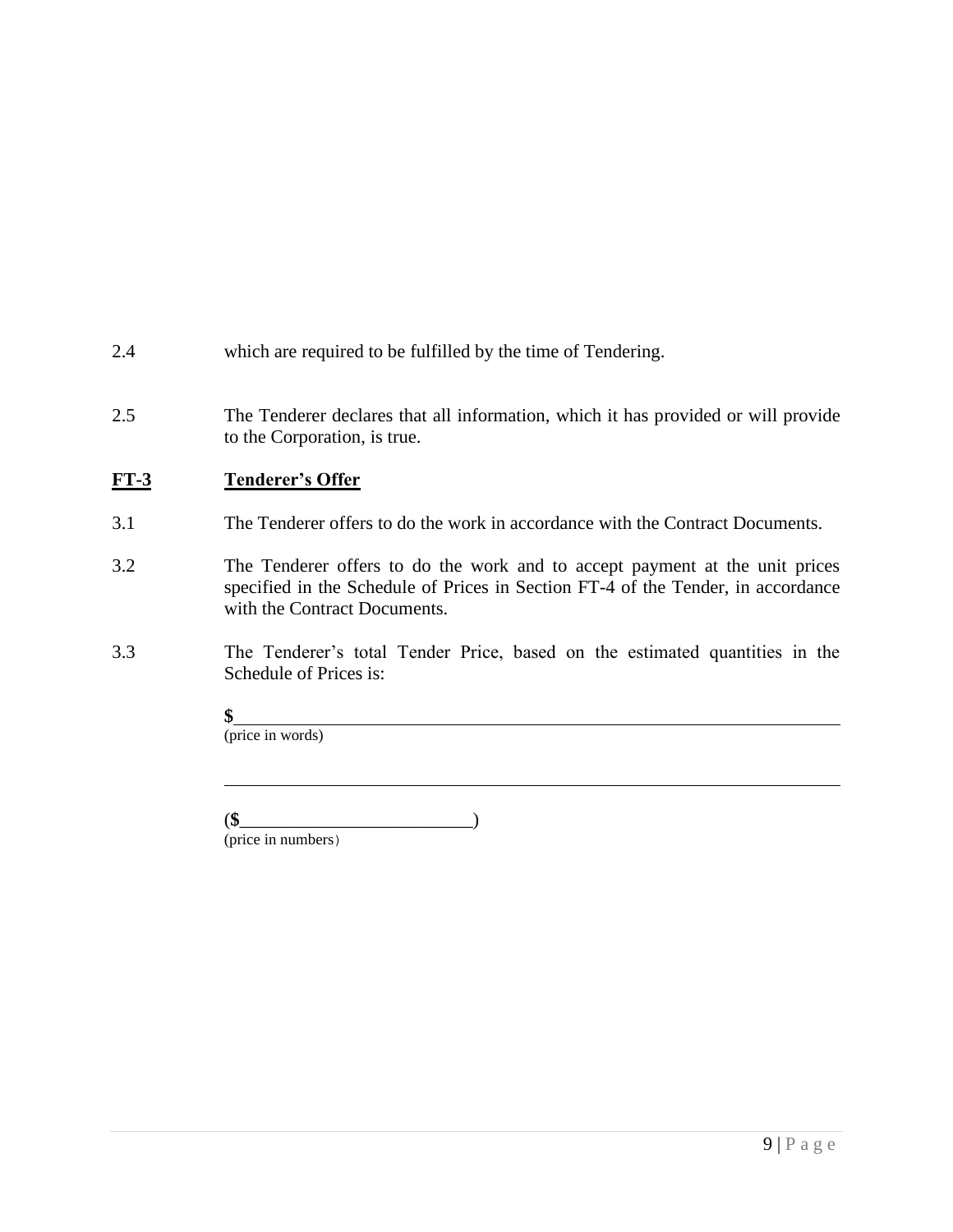#### **FT-4 Schedule of Prices**

| No. | <b>Item</b>                                                                           | <b>Price</b>         |
|-----|---------------------------------------------------------------------------------------|----------------------|
|     | 2021/2022 MODEL YEAR SUV 4 WHEEL<br>DRIVE OR ALL-WHEEL DRIVE VEHICLE<br>Make<br>Model | \$<br>(Item 1 total) |
|     | Year                                                                                  |                      |

Total Bid Price (items  $1 \& 2$ )  $\qquad \quad$  \$

Air Conditioning Tax  $\quad \overline{\hspace{1.5cm} }$ 

HST 13 % \$ \_\_\_\_\_

#### **TOTAL TENDER AMOUNT** \$

(Transfer to Front Page)

**\*\*Delivery Date**:

(Tenderer to insert date)

**Firm Name Authorized Signature** 

**Date**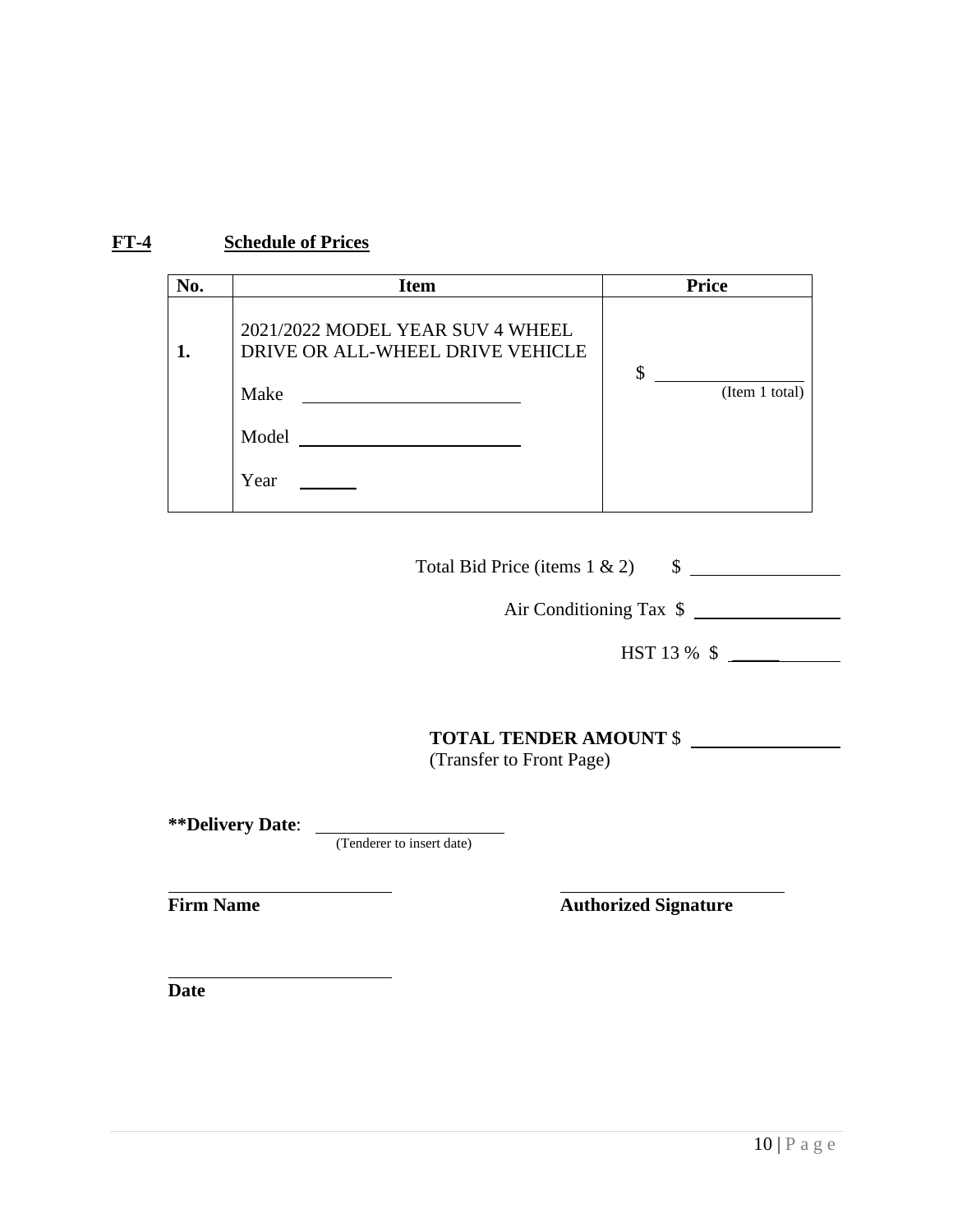## **SECTION B**

## **SPECIAL PROVISIONS - GENERAL**

#### **SECTION B INDEX SPECIAL PROVISIONS – GENERAL**

| <b>PART I</b> |                                                          |  |
|---------------|----------------------------------------------------------|--|
| $SPG-1$       |                                                          |  |
| $SPG-2$       | 2021/2022MODEL YEAR SUV 4 WHEEL DRIVE OR ALL-WHEEL DRIVE |  |
|               | <b>VEHICLE</b> – Gas                                     |  |
|               |                                                          |  |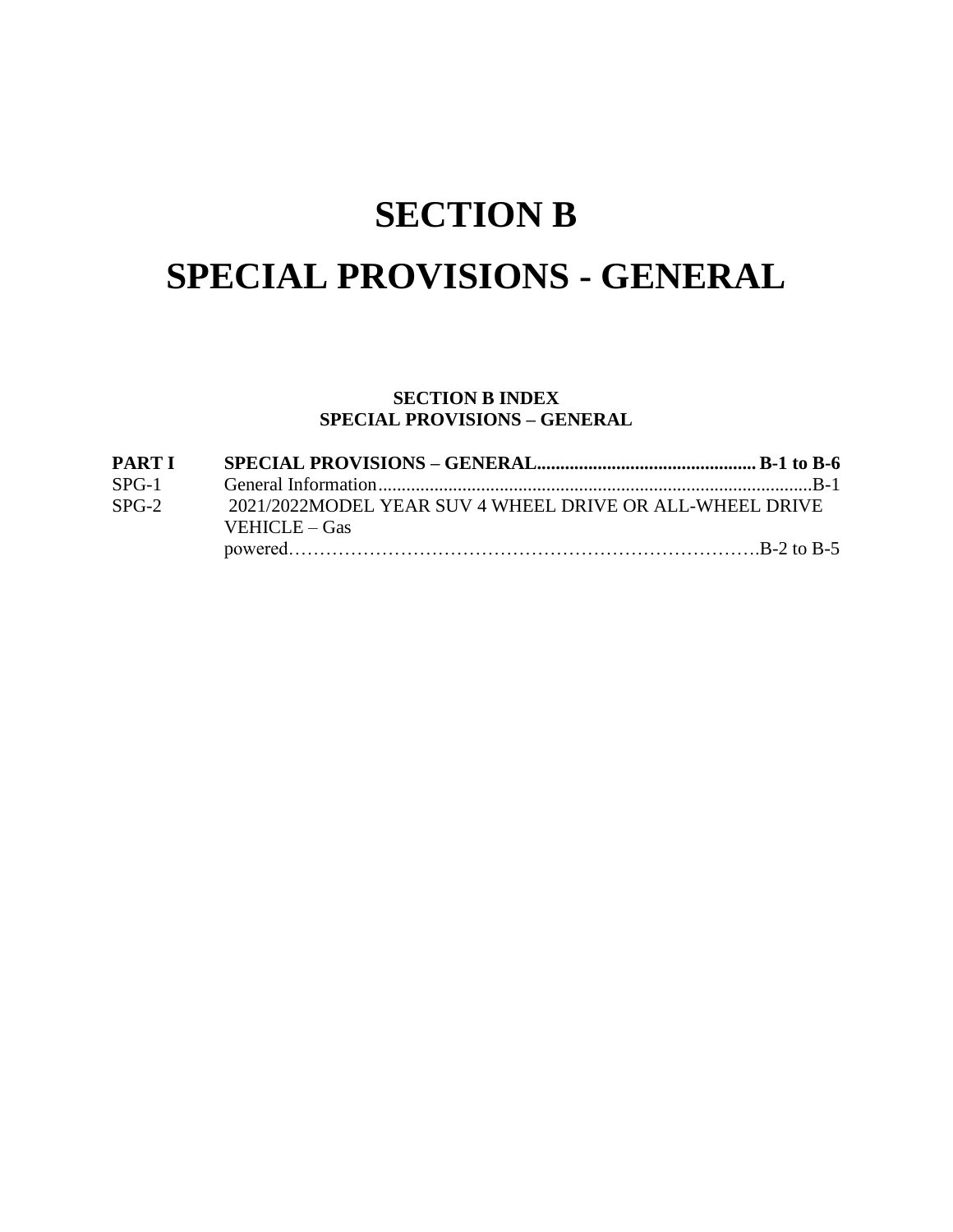#### **PART I SPECIAL PROVISIONS – GENERAL**

#### **SPG-1 General Information**

- 1.1 The specifications describe a new 4-wheel/AWD drive, ("Suv") gas powered, automatic transmission.
- 1.2 Bids may not be considered if the product on which a price is submitted, does not meet all of the requirements or the Bidder does not confirm compliance with all items by marking "YES" in the confirmation column or does not provide the required information where "SPECIFY" is noted in the confirmation column.
- 1.3 Only the major details are listed. It is the supplier's responsibility to deliver a fully equipped unit, with compatible components that will provide dependable, efficient service. Where minimums are given, the unit must meet or exceed the capacity, size and performance specified.
- 1.4 Quoted units must comply with the following specifications in all aspects. Alternative components that meet the requirements but are not identified in the specifications must be approved by the Operations Manager's Office, prior to the Tender Closing.
- 1.5 It will be the responsibility of the supplier to obtain any MTO Standards referred to in the following specifications.
- 1.6 The unit must be a current standard production model, for the model year and must comply with all Federal and Provincial Legislation in effect, at the time of delivery.
- 1.7 The Tenderer is responsible for all Warranty Service.
- 1.8 The vehicle must meet the provisions of the Canada Motor Vehicle Safety Act and the Regulations made thereunder, which are in effect on the date of manufacturing of the vehicle.
- 1.9 **Please note that licensing will be the responsibility of the Township of Madawaska Valley**
- 1.10 The completed units shall be delivered to the Township of Madawaska Valley, Barry's Bay
- 1.11 The unit is to be completed  $\&$  supplied with all equipment and mounted and ready for the road in good operational order.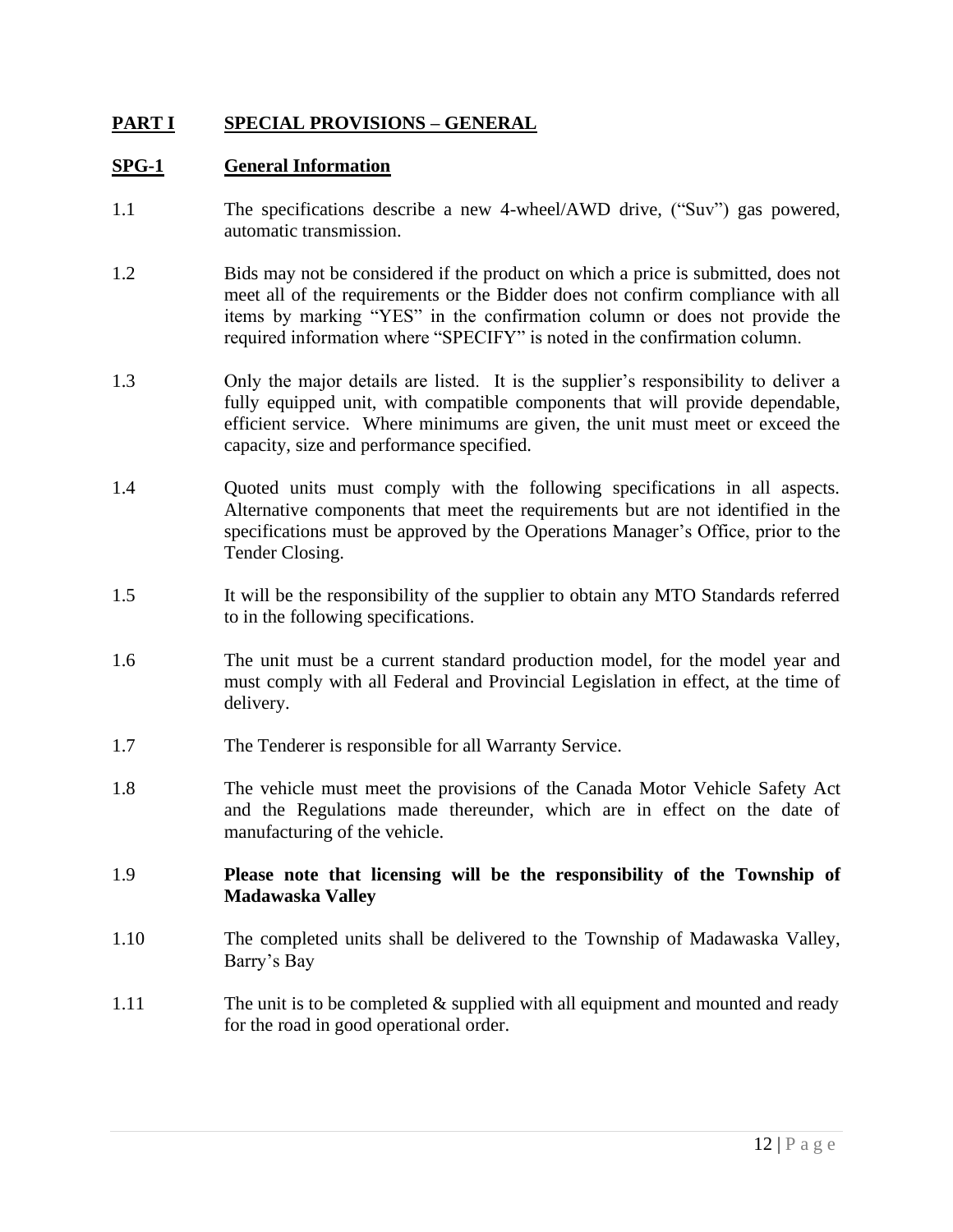### **SPG-2 SUV 4 WHEEL DRIVE OR ALL- WHEEL DRIVE VEHICLE,**

| $\bf{No.}$ | <b>DETAILED SPECIFICATIONS</b>                                                                                                          | <b>CONFIRMATION</b>                                                                                                            |
|------------|-----------------------------------------------------------------------------------------------------------------------------------------|--------------------------------------------------------------------------------------------------------------------------------|
| 1.         | <b>Year, Make &amp; Model</b>                                                                                                           |                                                                                                                                |
|            | Specify the year, make and model of the unit   Year:<br>being quoted. Minimum 2021.                                                     |                                                                                                                                |
|            |                                                                                                                                         | Make:<br><u> Alexandria de la contenta de la contenta de la contenta de la contenta de la contenta de la contenta de la c</u>  |
|            | The vehicle shall meet or surpass the mandatory                                                                                         | Model:<br><u> 1980 - Andrea Station Barbara, politik eta provincia eta provincia eta provincia eta provincia eta provincia</u> |
|            | requirements of the Canada Motor Vehicle<br>Safety Act and its regulations, which are in<br>effect on the date of manufacturing.<br>The |                                                                                                                                |
|            | vehicle must also bear the National Safety   Yes:<br>Mark.                                                                              |                                                                                                                                |
|            |                                                                                                                                         |                                                                                                                                |
| 2.         | <b>Weight Ratings</b>                                                                                                                   |                                                                                                                                |
|            | <b>GVWR</b> (Gross Vehicle Weight Rating)                                                                                               |                                                                                                                                |
| 3.         | <b>Brakes</b>                                                                                                                           |                                                                                                                                |
|            | Service brakes – Full Power Assisted - Yes:<br>Hydraulic                                                                                |                                                                                                                                |
| 4.         | <b>Wheels &amp; Tires</b>                                                                                                               |                                                                                                                                |
|            | $5 - 16$ -inch wheels, minimum                                                                                                          |                                                                                                                                |
|            |                                                                                                                                         |                                                                                                                                |
|            |                                                                                                                                         |                                                                                                                                |
| 5.         | <b>Engine</b>                                                                                                                           | Yes:                                                                                                                           |
|            | 150 hp Minimum(Gas)                                                                                                                     |                                                                                                                                |
|            |                                                                                                                                         |                                                                                                                                |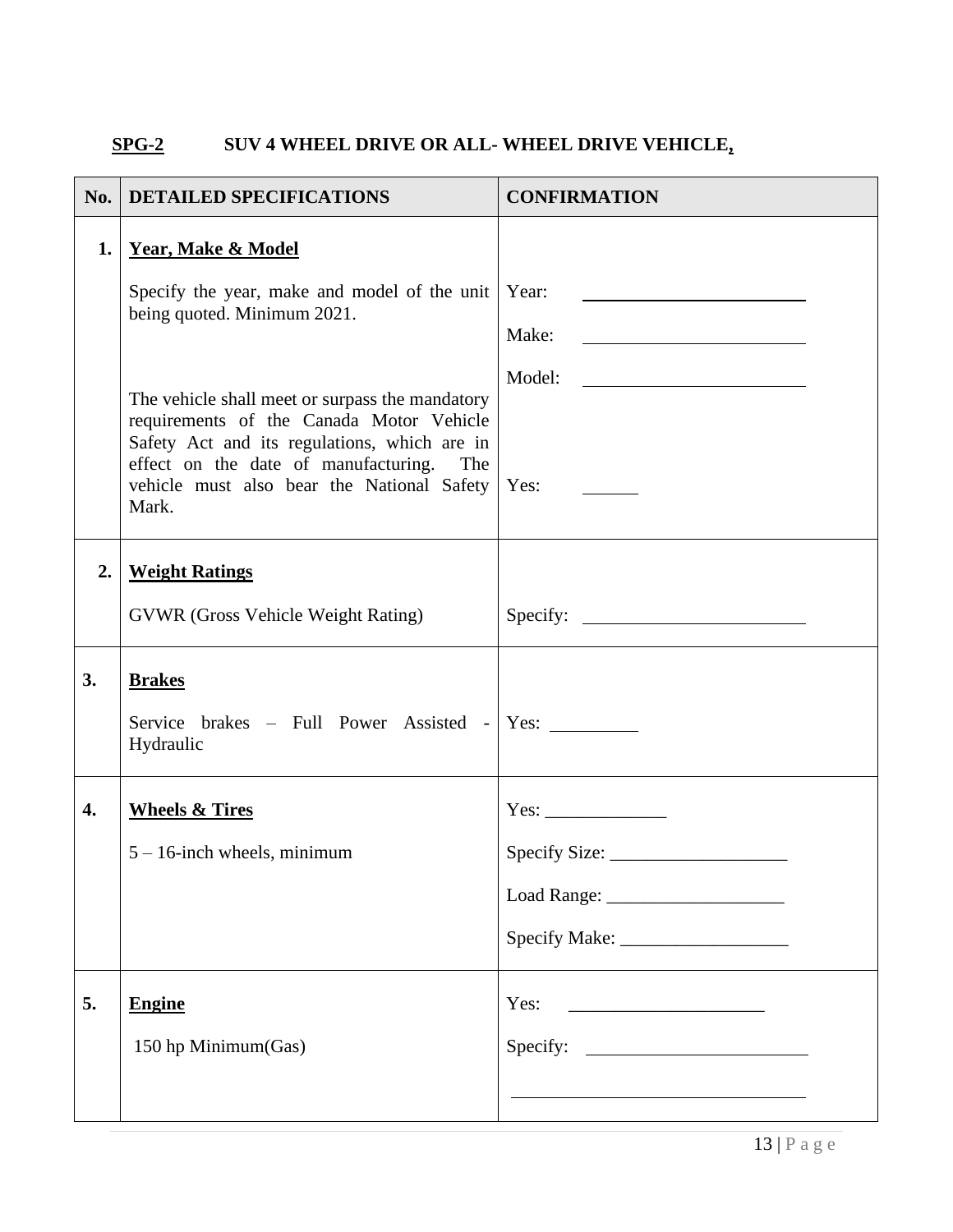| No. | <b>DETAILED SPECIFICATIONS</b>                                                                                                                                                           | <b>CONFIRMATION</b>      |
|-----|------------------------------------------------------------------------------------------------------------------------------------------------------------------------------------------|--------------------------|
| 6.  | <b>Transmission</b><br>Automatic                                                                                                                                                         | Yes:                     |
|     |                                                                                                                                                                                          | Specify: $\qquad \qquad$ |
|     | 4x4 electronic or AWD                                                                                                                                                                    | Yes:                     |
| 7.  | <b>Engine Equipment</b>                                                                                                                                                                  |                          |
|     | Air Conditioning                                                                                                                                                                         | Yes:                     |
|     | Engine block heater shall be supplied.                                                                                                                                                   | Yes:                     |
|     | $CAB$ :                                                                                                                                                                                  |                          |
|     | Quality Seat Covers shall be supplied and<br>installed                                                                                                                                   | Yes:                     |
|     | Air Conditioning shall be supplied.                                                                                                                                                      | Yes:                     |
|     | Tachometer shall be supplied.                                                                                                                                                            | Yes:                     |
|     | Rubber floor shall be supplied.                                                                                                                                                          | Yes:                     |
|     | Power mirrors with built in heaters shall be<br>supplied.                                                                                                                                | Yes:                     |
|     | Power Windows                                                                                                                                                                            | Yes:                     |
|     | <b>Reverse Camera</b>                                                                                                                                                                    | Yes:                     |
|     | Cell phone sync (Bluetooth)                                                                                                                                                              | Yes:                     |
|     | Five passenger capability                                                                                                                                                                | Yes:                     |
| 8.  | <b>Lights</b>                                                                                                                                                                            |                          |
|     | Four (4) amber LED flashing lights<br>Two lights are to be mounted in the front grille,<br>and two are to be mounted in the rear window<br>(or in a suitable location to be determined). | Yes:                     |
| 9.  | Paint                                                                                                                                                                                    |                          |
|     |                                                                                                                                                                                          |                          |